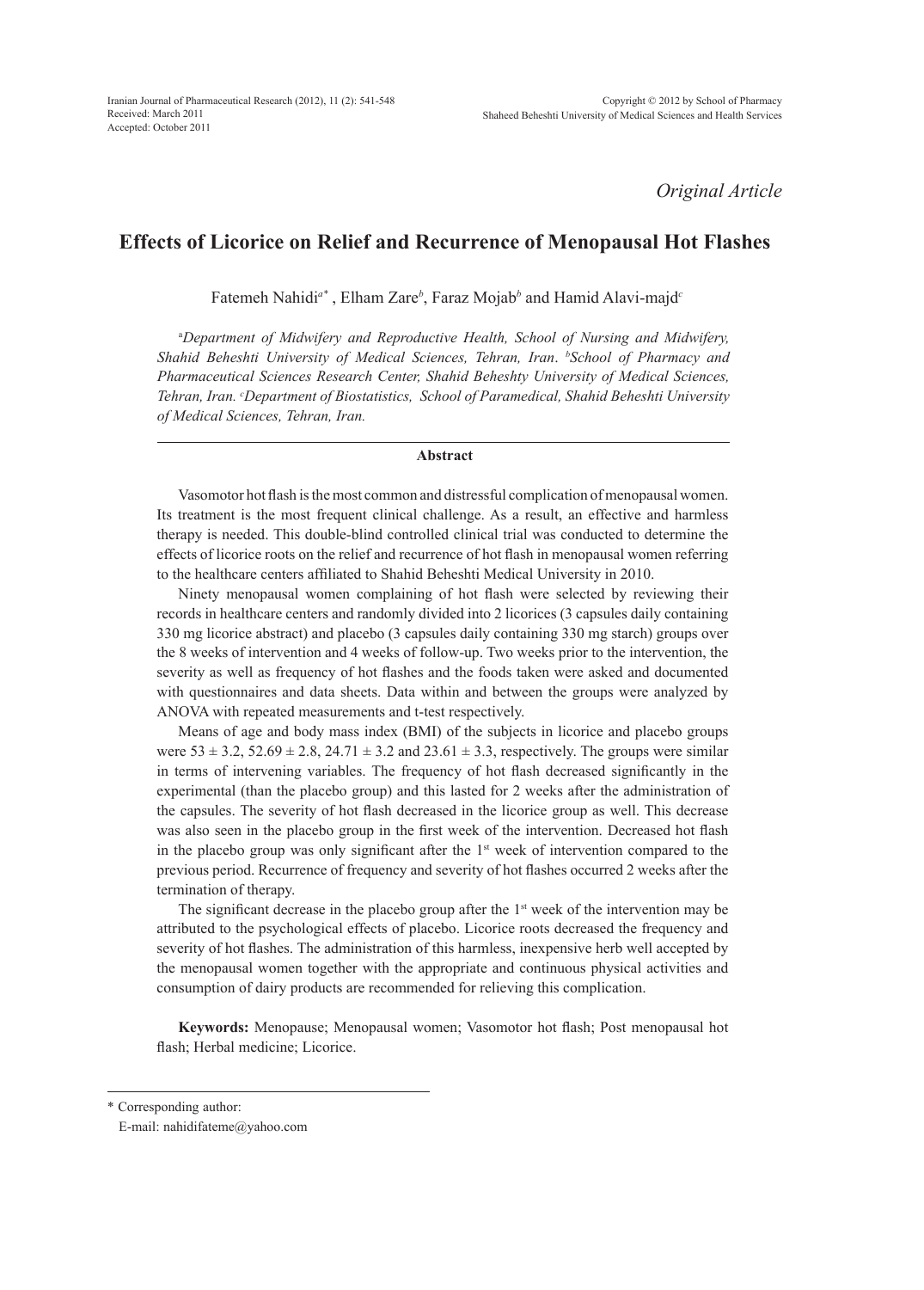### **Introduction**

Hot flash is the primary symptom of menopause and most of the women suffer from it in different levels. It denotes sudden redness of skin, neck and chest with a feeling of hotness in the trunk ending up with severe perspiration (1). Vasomotor hot flash is the most common cause for seeking help in menopausal women (2). Forty percent of premenopausal and 85% of menopausal women complain about vasomotor disorders. It occurs more at nights, leading to arousal (1). Its pathophysiology is unknown; however, the decrease and cessation of estrogen secretion plays a significant role, causing alterations in cerebral mediators and instability of temperature regulation center in hypothalamus (3).

Hot flash and sweating have no inherent risk for health and are not life-threatening. However, they cause discomfort and trouble, affecting daily activities of living (4). Hot flash affects on work, social activities, leisure time, mood, concentration, relationship with others, sexual activities, enjoyment from living and quality of life (5). The most common intervention is hormone replacement therapy (HRT) with many advantages including 70-80% decrease in hot flashes (6). The administration of systemic estrogen is the most effective method to relieve hot flash and sleep disorders resulted from it (2). However, such complications as heart attack, coronary artery diseases, myocardial infarction, thromboembolic events and breast cancer have resulted from it (7).

With respect to the risks of HRT, it should be used at the lowest dose and shortest duration (2). In addition, estrogen is contraindicated in 10% of women; accordingly, HRT is utilized in less than 20% of women (8). In Iran, findings of a study showed that only 8.75% of menopausal women used HRT (9). In recent decades, such alternative therapies as nutrition, exercise, aromatherapy, homeopathy, relaxation and herbal medicine have been increasingly utilized in a surprising manner with an effective relief of menopausal complications (10). Herbal products relieve both physical and psychological symptoms with usual estrogenic effects (11).

Licorice is an herb administered for relieving

the menopausal signs and symptoms; however, little is known about its effects (12). Its root is the effective part for the treatment of cough, sore throat and peptic ulcer or as a laxative and antihistaminic agent (13). With respect to the lack of enough evidence regarding the effects of the herb and since it is abundant, cheap and accepted in Iran, this study was conducted to determine the effects of licorice on frequency and severity of hot flashes in menopausal women referring to the healthcare centers affiliated to Shahid Beheshti Medical University in 2010.

#### **Experimental**

The study was a double-blind randomized placebo-controlled clinical trial. Ninety menopausal women referring to the healthcare centers affiliated to Shahid Beheshti Medical University were selected through purposive sampling method as the researchers reviewed medical records of families to find the subjects, their addresses and telephone numbers. The women were then invited by the community health workers to participate in a session and if not, the researchers themselves went to their homes and tried to obtain their written informed consent by introducing themselves and describing the aims and methods of the study.

Then, each subject one by one in turn was assigned to a group to form 2 equal licorice and placebo groups. The subjects were supposed to have the following situations:

Be literate or have a literate person at home; Be between 45-60; Having a body mass index (BMI) below 29; Experiencing amenorrhea for at least 1 year or at most 3 years; Suffering from hot flash and using no drug or hormone to relieve it; Having no known disease in their medical records; Taking no antidepressants or sedatives; Be married or lost their husbands not sooner than 1 year; Experiencing no stressful event (*e.g*. death of close family members, divorce *etc*.) in the past 6 months; Not be vegetarian; Having no allergy to herbs; Having no history of estrogenic cancers in themselves or their close relatives.

The age, duration of amenorrhea frequency and the severity of hot flash as intervening the variables were matched.

Data collection tools included 3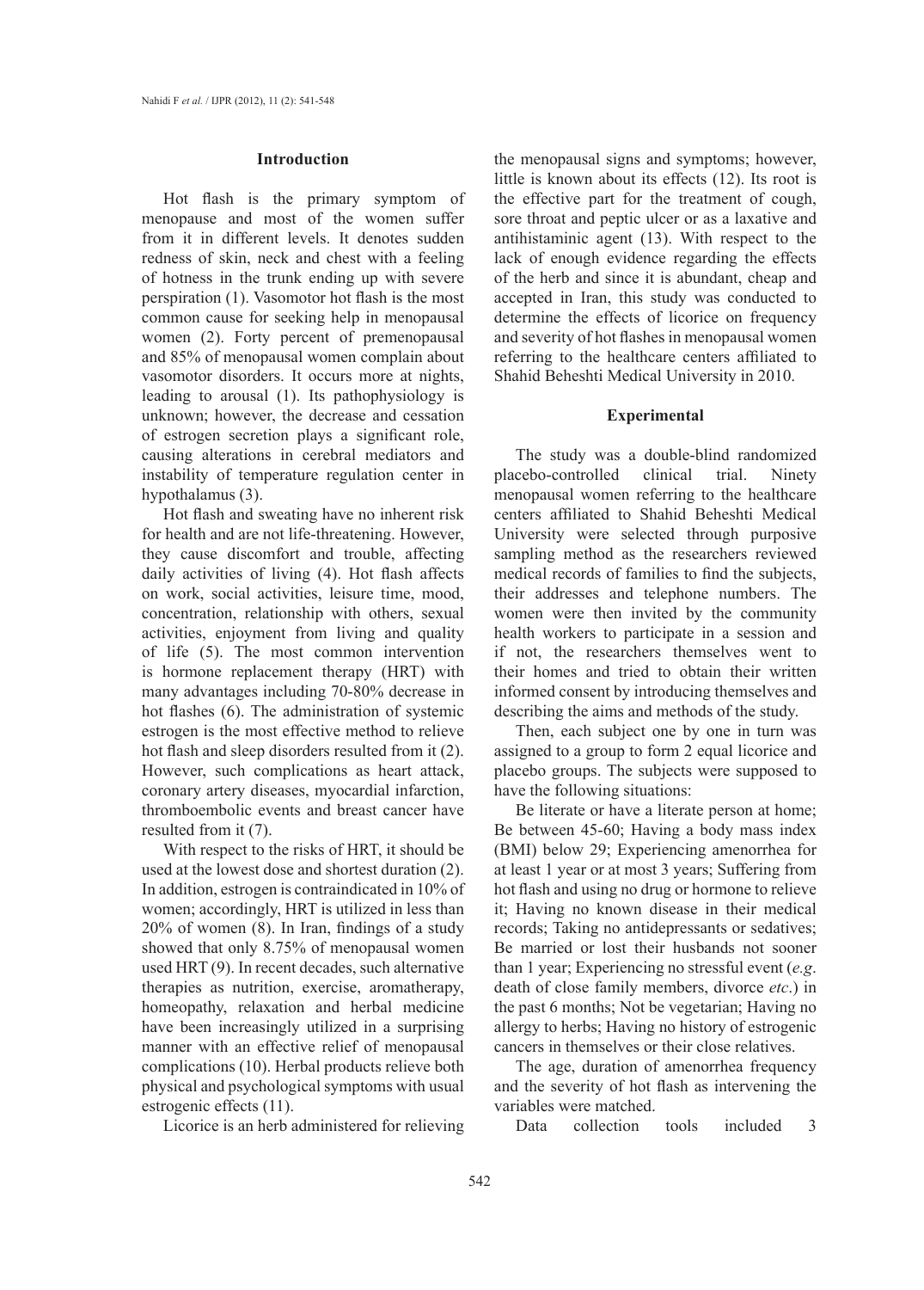questionnaires, 2 information forms, a scale, a meter band and a sphygmomanometer. Questionnaire 1 included demographic items, menstruation history, gestation history, exercise, frequency as well as the severity of hot flash and coping strategies with it, which was completed before the therapy. Questionnaire 2 contained clients' activities during the past week including exercise, unpleasant events and coping strategies with hot flash, which was completed by the researchers at the end of each week. Questionnaire 3 assessed hot flash severity based on a visual linear scale (pain ruler), which was asked by the researchers at the end of each week.

Information form 1 was completed by the subjects who had documented their daily food intake 2 weeks before taking the herb until the end of the intervention. Information form 2, related to the frequency as well as the severity of hot flash, was also completed by the subjects 2 weeks before the intervention until 12 weeks after it and was weekly collected. Content method was used for the validity of the tools. For validity of the scale, a standard one was used and for its reliability, it was tested with a 2 Kg standard weight and after each ten measurement, calibrated via the same weight. For height measurement, a nonflexible meter band resisting to temperature changes was used.

Neither the researchers nor the subjects were aware of the content of capsules since the capsules were coded by a pharmacist. Herb capsules contained 330 mg licorice root abstract while placebo capsules had 330 mg starch with the same shape. The subjects took them for 8 weeks 3 times a day (morning, noon and night). To assess recurrence, the subjects were followed up for 4 weeks after the capsule administration. Following the therapy and follow-up stages, data were extracted from the forms and analyzed through ANOVA with repeated measurements for within-group comparisons and t-test for comparisons between the groups with SPSS package.

# **Results and Discussion**

No significant difference was found between the groups in terms of age, BMI, occupation, occupation of spouse, education, family income, menarche, time of the last menstruation, onset of hot flash, number of live children, cold liquids, daily stress and anger, coping strategies and measures to decrease or relieve hot flash (Table 1).

Mean frequencies of hot flash in licorice and placebo groups before, during and after the therapy are presented in Table 2. T-test showed no significant difference between the groups before the therapy in terms of the frequencies. Mean frequencies of hot flash reached from  $7.70 \pm 0.45$  before the therapy to  $6.43 \pm 0.94$  at the end of the 8<sup>th</sup> week and returned to 7.66  $\pm$  1.02 at the 4<sup>th</sup> week of follow-up. ANOVA with repeated measurements showed significant differences between the mean frequencies before the therapy, the  $1<sup>st</sup>$  to the  $8<sup>th</sup>$  week of therapy and the first 2 weeks after it (follow-up period) (p < 0.001); however, no significant difference was found between the frequencies before the therapy and the last 2 weeks of follow-up. In other words, frequencies of daily hot flash significantly decreased over 8 weeks of the therapy and 2 weeks after it compared to those before the intervention. In fact, the effects of phytoestrogen in licorice root remained until 2 weeks after the therapy. In contrast, the mean frequencies in the placebo group before, during and after the intervention showed no significant difference.

Hot flash severity changes before, during and after the therapy are presented in Figure 1. T-test showed no significant difference between the means of hot flash severity in the 2 groups before the therapy. Hot flash severity decreased in both groups from the beginning of the therapy, *i.e.* the means of hot flash severity in licorice and placebo groups were  $10.1 \pm 1.9$  and  $10 \pm 1.7$  before as well as  $9.4 \pm 2.1$  and  $9 \pm 1.8$  in the 1<sup>st</sup> week of the therapy respectively. T-test showed no significant difference between the groups at this stage ( $p < 0.002$ ). In addition, the test showed a significant decrease in licorice and in placebo groups before and 1 week after the intervention. However, the decrease was continued until 2 weeks after the therapy in the licorice group while it was only significant in the placebo group in the  $1<sup>st</sup>$  week of therapy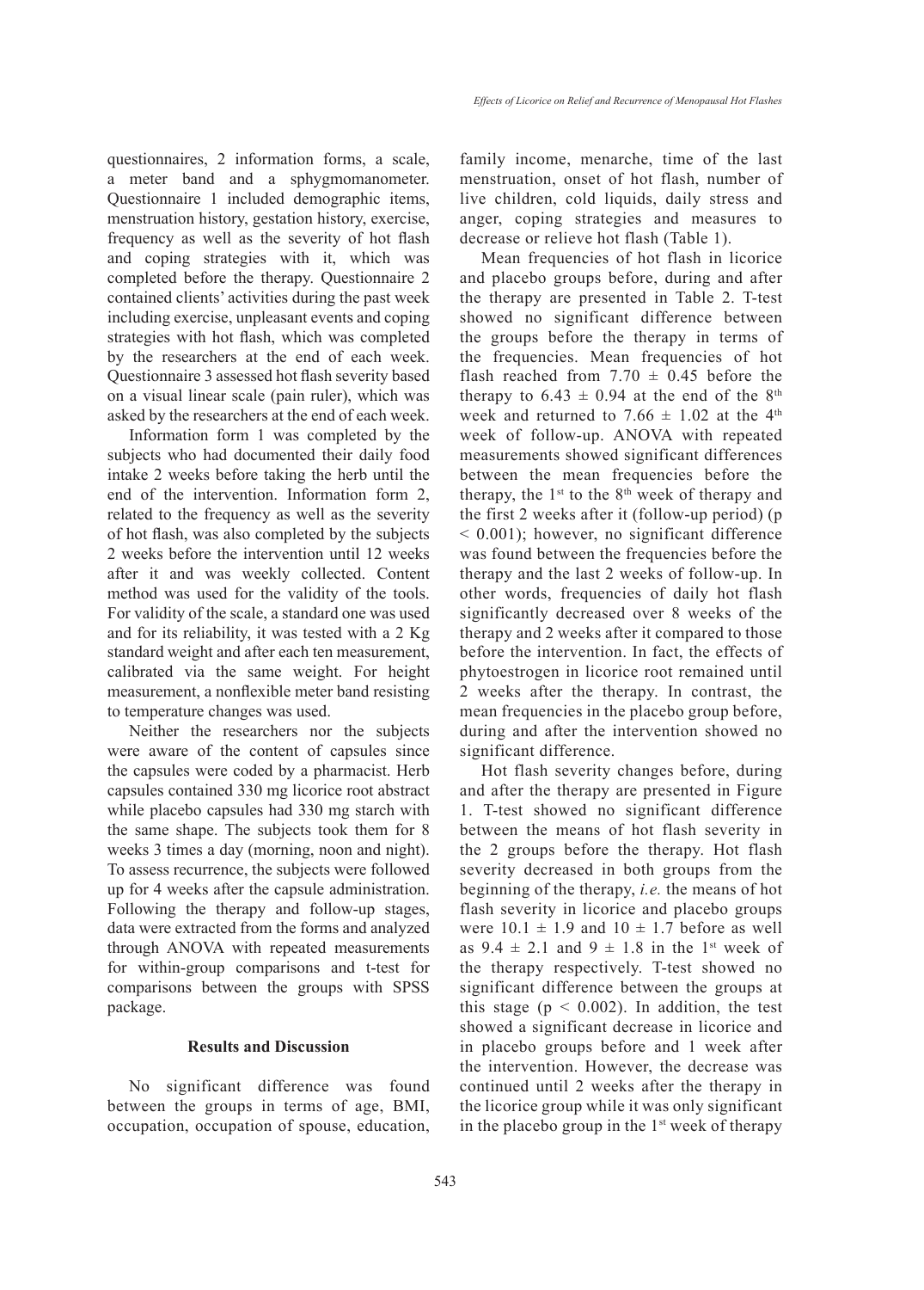| <b>Table 1.</b> Distribution of the subjects in terms of intervening factors in the 2 groups. |  |  |  |
|-----------------------------------------------------------------------------------------------|--|--|--|
|-----------------------------------------------------------------------------------------------|--|--|--|

| <b>Variable</b>                      | Group                 | Licorice ( $n = 45$ ) | Placebo ( $n = 45$ ) |
|--------------------------------------|-----------------------|-----------------------|----------------------|
| Age                                  |                       | $53 \pm 3.19$         | $52.69 \pm 2.80$     |
| <b>BMI</b>                           |                       | $24.71 \pm 3.17$      | $23.61 \pm 3.30$     |
| No. of children                      |                       | $3.4 \pm 1.2$         | $3.1 \pm 0.4$        |
| Age of menarche                      |                       | $13.3 \pm 1.1$        | $12.8 \pm 1.5$       |
| Last menstruation                    |                       | $1.9\pm0.9$           | $2 \pm 1.0$          |
| Live children                        |                       | $3.1 \pm 1.9$         | $3.5 \pm 2.1$        |
|                                      | Household             | 37 (82.2%)            | 36 (80%)             |
| Occupation                           | Employed              | $4(9.1\%)$            | $3(6.7\%)$           |
|                                      | Home occupation       | $4(8.9\%)$            | $6(13.3\%)$          |
|                                      | Businessman           | 28 (62.2%)            | 28 (62.2%)           |
|                                      | Employee              | $4(9.1\%)$            | $7(15.4\%)$          |
| Occupation of spouse                 | Worker                | $7(15.5\%)$           | $7(15.6\%)$          |
|                                      | Jobless               | $6(13.2\%)$           | $3(6.8\%)$           |
|                                      | Illiterate            | $4(8.9\%)$            | $2(4.4\%)$           |
|                                      | Primary               | 11 $(24.4\%)$         | $9(22.2\%)$          |
| Education                            | Secondary             | $5(11.1\%)$           | 15(33%)              |
|                                      | High school or higher | $25(55.5\%)$          | 19 (41.4%)           |
|                                      | Private               | 13 (28.9%)            | 21 (46.7%)           |
| Residence                            | Rental                | 27 (60%)              | 17(37.7%)            |
|                                      | Relatives             | $5(11.1\%)$           | $7(15.6\%)$          |
|                                      | < 250,000             | $15(33.3\%)$          | $13(28.8\%)$         |
| Family income                        | 250,000-500,000       | $14(31.1\%)$          | $16(35.6\%)$         |
|                                      | 500.000-1000,000      | $16(35.6\%)$          | $16(35.6\%)$         |
|                                      | Always                | $3(6.7\%)$            | $6(13.3\%)$          |
| Discomfort and angriness             | Occasionally          | 39 (86.6%)            | 35 (77.8%)           |
|                                      | Never                 | $3(6.7\%)$            | $4(8.9\%)$           |
|                                      | Fight                 | $2(4.4\%)$            | $1(2.4\%)$           |
|                                      | Entertainment         | 15 (33.3%)            | 17 (37.7%)           |
| Coping strategies                    | Coping                | 19 (42.3%)            | 16 (35.5%)           |
|                                      | Impatience            | $9(20\%)$             | 11 (24.4%)           |
|                                      | Yes                   | 22 (48.9%)            | 13 (28.3%)           |
| Exercise                             | $\rm No$              | 23 (51.1%)            | 32 (71.7%)           |
|                                      | 1-2 year              | 43 (95.6%)            | $41(91.2\%)$         |
| Onset time of hot flash              | 2-3 year              | $2(4.4\%)$            | $4(8.8\%)$           |
|                                      | Yes                   | 13 (28.9%)            | $9(20\%)$            |
| Cool liquids                         | $\rm No$              | $10(22.2\%)$          | $10(22.2\%)$         |
|                                      | Occasionally          | 22 (48.9%)            | 26 (57.8%)           |
|                                      | Yes                   | $5(11.2\%)$           | $7(15.5\%)$          |
| Interventions to relieve or decrease | No                    | 40 (88.8%)            | 38 (84.4%)           |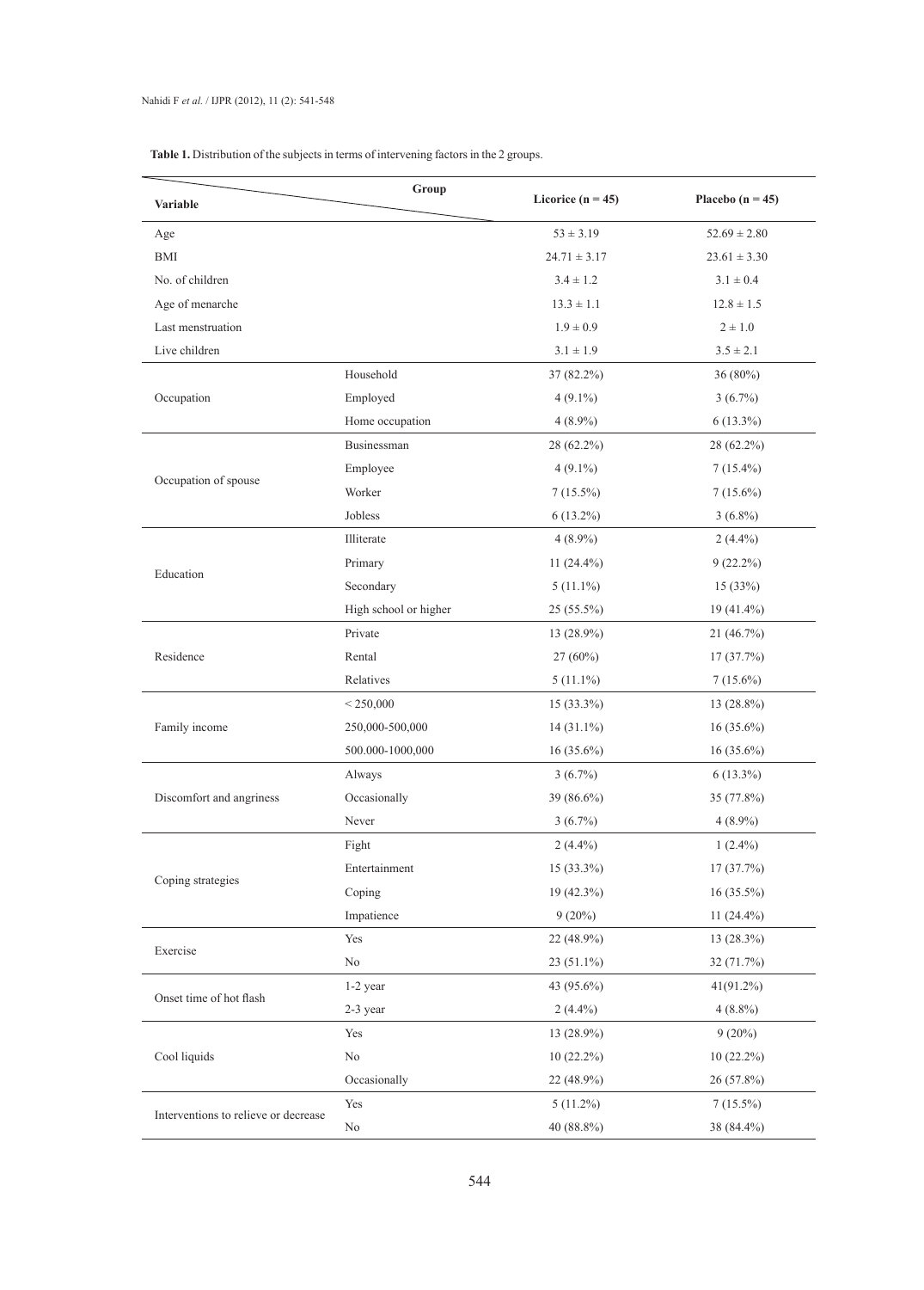| Time of treatment               | Group<br>Licorice ( $n = 45$ ) | Placebo $(n = 45)$ | <b>Test result</b> |
|---------------------------------|--------------------------------|--------------------|--------------------|
| before the therapy              | $7.70 \pm 0.45$                | $7.73 \pm 0.4$     | <b>NS</b>          |
| 1 <sup>st</sup> week of therapy | $7.46 \pm 0.57$                | $7.71 \pm 0.32$    | p < 0.002          |
| $2nd$ week of therapy           | $7.35 \pm 0.45$                | $7.70 \pm 0.23$    | p < 0.001          |
| $3rd$ week of therapy           | $7.09 \pm 0.56$                | $7.71 \pm 0.38$    | p < 0.001          |
| $4th$ week of therapy           | $6.84 \pm 0.74$                | $7.70 \pm 0.39$    | p < 0.001          |
| 5 <sup>th</sup> week of therapy | $6.79 \pm 0.76$                | $7.71 \pm 0.49$    | p < 0.001          |
| 6 <sup>th</sup> week of therapy | $6.70 \pm 0.85$                | $7.74 \pm 0.63$    | p < 0.001          |
| $7th$ week of therapy           | $6.56 \pm 0.92$                | $7.76 \pm 0.49$    | p < 0.002          |
| 8 <sup>th</sup> week of therapy | $6.43 \pm 0.94$                | $7.75 \pm 0.55$    | p < 0.001          |
| $1st$ week of follow up         | $6.44 \pm 0.94$                | $7.77 \pm 0.52$    | p < 0.001          |
| $2nd$ week of follow up         | $6.48 \pm 0.95$                | $7.72 \pm 0.36$    | p < 0.001          |
| $3rd$ week of follow up         | $7.56 \pm 0.99$                | $7.69 \pm 0.35$    | <b>NS</b>          |
| $4th$ week of follow up         | $7.66 \pm 1.02$                | $7.75 \pm 0.39$    | <b>NS</b>          |
| Test result over time           | p < 0.001                      | <b>NS</b>          |                    |

**Table 2.** Mean frequencies of daily hot flash before the therapy, over 8 weeks and 4 weeks after it in the 2 groups.

and from the 2nd week to the end of followup stage, no significant difference was found compared to the beginning of the study.

Changes of hot flash severity in the subjects of both groups before, during and after (followup stage) the therapy is presented in Table 3. As shown, 22.7% of the subjects in the licorice group had experienced severe hot flash before the intervention while it was reduced to 2.3% after the course of therapy. At the end of 4 weeks follow-up, 24.4% of the subjects suffered from severe hot flash. In addition, 31.1% of the subjects in the licorice group experienced mild hot flash while at the end of 8 weeks of therapy, 64.4% of women and, after follow-up, 24.4% of them suffer from it. In the placebo group, 35.5% of the subjects before the therapy and 40% of them after 4 weeks of intervention had mild hot flash; the corresponding figures for severe hot flash were 24.4% and 15.6%.

## **Discussion**

Findings showed that licorice root is effective in reducing the frequency and severity of hot flash. Comparing the mean frequencies of hot flash in the weeks before the therapy, 8 weeks of therapy and 4 weeks of follow-up through ANOVA with repeated measurements, there was found a significant difference in the licorice group and no difference in the placebo group. In other words, licorice could decrease daily hot flash frequencies during 8 weeks while no decrease was found at the same period in the other group. In addition, the significant difference in the licorice group was seen from the 1st week, increased significantly in time and continued until the 2nd week after the therapy as the recurrence took place from this stage.

Independent t-test showed no significant difference between the mean frequencies of daily hot flash before the therapy in 2 groups, denoting their similarity in this regard. Abbaspour (2003) found that the mean frequencies of 24 h hot flash before and after soya consumption reached from 10.38 to 5.45 in the experimental group and from 10.41 to 9 in the control group during 4 weeks, and the difference became significant from the 3<sup>rd</sup> week (14). In comparison with our results, it seems that the effects of licorice occur sooner. Besides, our results are congruent with the findings of Jafari *et al*. who found a reduction in hot flash and an improvement in the quality of life through studying the phytoestrogens in 2 derivatives of isoflavone of red clover (*Trifolium pratenes*) (15).

Kazemian *et al.* (2006) studied the effects of phytoestrogen in valerian on hot flash over 2 months. Before and 1 month after as well as before and 2 months after therapy, a significant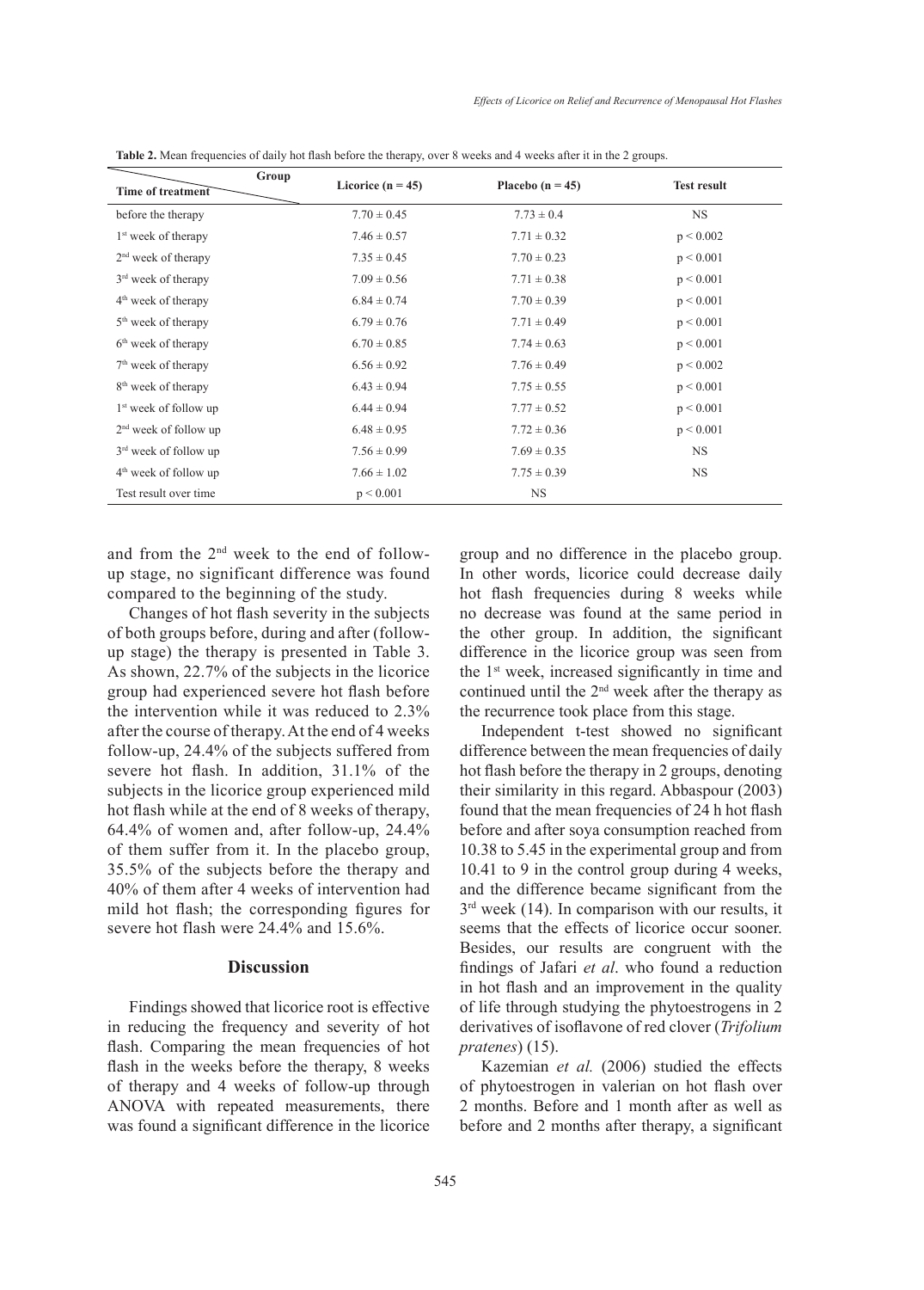| <b>Groups</b> | Time<br>Hot flash severity | Before the treatment $(n = 45)$ | During the therapy $(n = 45)$ | After the therapy |
|---------------|----------------------------|---------------------------------|-------------------------------|-------------------|
| Licorice      | Mild                       | 14(31.1)                        | 29(64.4)                      | 11(24.4)          |
|               | Moderated                  | 21(46.6)                        | 15(33.3)                      | 23(51.1)          |
|               | sever                      | 10(22.2)                        | 1(2.3)                        | 11(24.4)          |
| Placebo       | Mild                       | 16(35.5)                        | 20(44.4)                      | 18(40)            |
|               | Moderate                   | 18(40)                          | 15(33.3)                      | 20(44.4)          |
|               | Sever                      | 11(24.4)                        | 10(22.3)                      | 7(15.6)           |

**Table 3.** Distribution of the subjects in terms of hot flash severity based on the pain ruler scale before and during the therapy and after the follow-up in both groups.

difference was found in the frequency and severity of hot flash (16). Nahidi *et al.* (2006) indicated that the phytoestrogen in *Pimpinella anisum* is effective on hot flash frequency of menopausal women from the 2nd week of therapy in urban and rural areas of Qazvin (17). Nahas *et al.* (2004) found a complete relief of hot flash in 44%, a relative relief in 26% and no relief in 20%. In placebo group, 12%, 28% and 60% were completely, relatively or indifferently relieved respectively (18). With respect to the long duration of therapy in these 2 studies, it is expected that licorice, if taken longer, may have better effects. Whether licorice can completely relieve, hot flash needs further investigation. However, the effect of it for reducing the hot flash frequency is evident in this study and the assessment of recurrence after therapy has not been reported before.

Comparing the means of hot flash severity before, during and after the therapy through the ANOVA with repeated measurements, indicated the significant and nonsignificant differences in the intervention and placebo groups respectively. In the licorice group, a significant difference was found in hot flash severity from the 1<sup>st</sup> week and the difference continued to increase significantly until the 2nd week after the therapy as recurrence occurred following the 2nd week of followup. In the placebo group, this difference was only significant in the  $1<sup>st</sup>$  week, which may be attributed to the psychological effects of the intervention. However, the difference did not last since then. In addition, t-test showed no significant difference in hot flash severity

between the groups before and in the 1st week of therapy, which indicated the congruity of the groups before the therapy and similarity of estrogenic effects of licorice root as well as psychological effects of placebo in the 1st week of intervention.

In the study of Nahidi *et al.* (2006), the phytoestrogen effect of *Pimpinella anisum* on hot flash severity was well indicated (17). This was also shown by Jafari *et al*. (2003) who studied the effects of 2 derivatives of red clover (*Trifolium pratenes*) on hot flash severity (15). In addition, Hiric and colleagues (2006) found a similar decrease in studying the effects of humulus lupulus on hot flash. Kazemian *et al.* (2006) studied the phytoestrogen effects of valerian on hot flash severity and found a significant difference before and after 1 month as well as before and after 2 months of therapy. They also found a significant decrease in their placebo group (16). The same was found in the study of Nahas *et al.* regarding the useful effects of isoflavone of soya in women prohibited from hormone therapy (18). Albertazi also studied the effects of soya on hot flash and found a 45% decrease in intervention group compared with a 30% decrease in placebo group, denoting the psychological effects of placebo (6). The significant effect of placebo is a constant and remarkable finding of most studies regarding hot flash. The new aspect of the present study is the assessment of recurrence over 4 weeks after the therapy, which occurred after 2 weeks.

No side effect related to licorice was reported by the subjects. Three women in the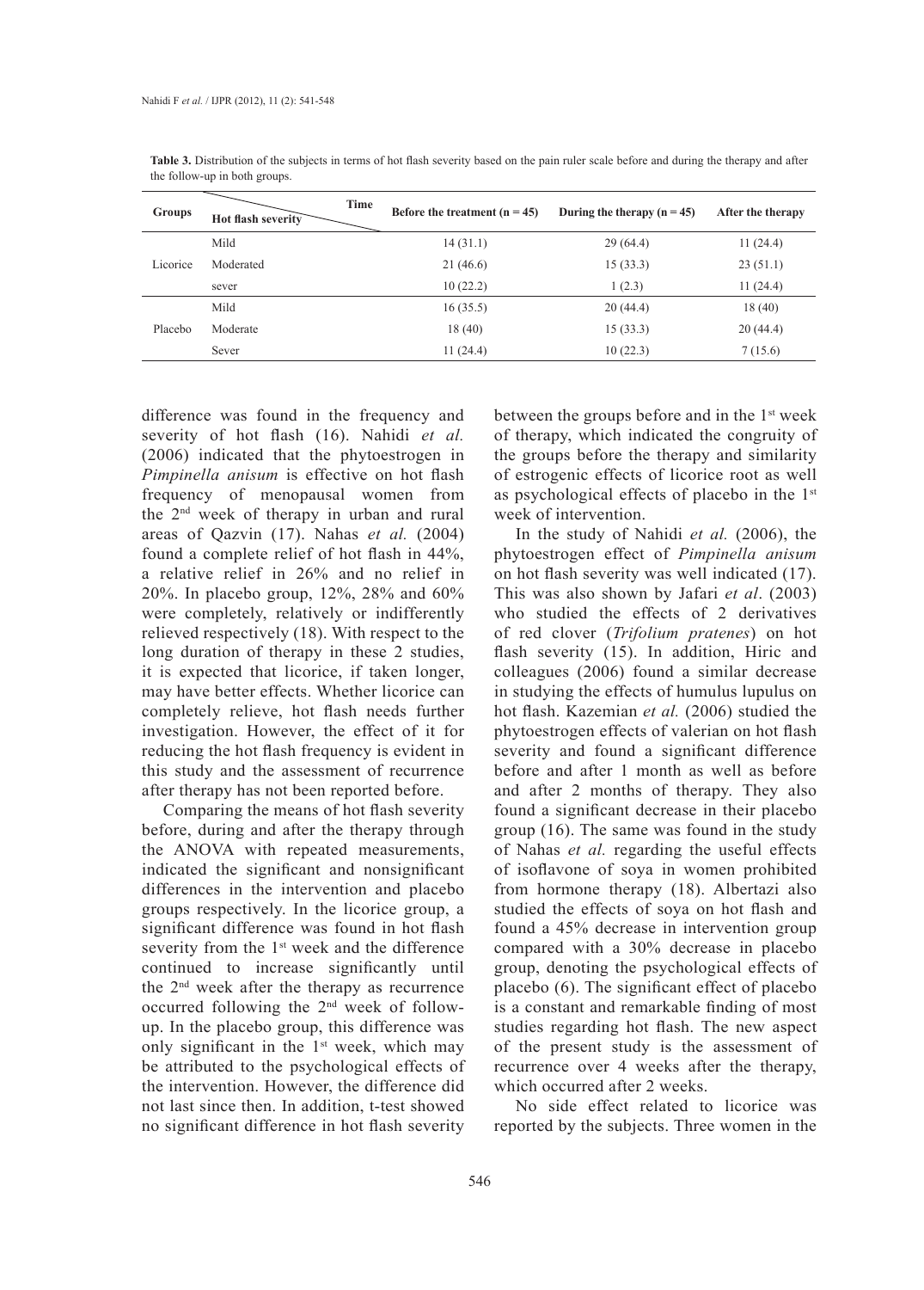

**Figure 1.** Means of hot flash severity 2 weeks before the therapy, 8 weeks during and 4 weeks after it in 2 groups.

intervention group reported blotting in the  $2<sup>nd</sup>$  4 week of therapy, which was relieved by discontinuation of the capsules. The women were then referred for further check-ups. This may be attributed to the estrogenic effect of licorice root. Since the subjects had no significant difference in terms of duration in hot flash, the length of menopause, frequency as well as severity of hot flash and life style, stressful factors, exercise and diet were controlled before and during the study. To avoid the interfering effects of foods containing phytoestrogens with licorice, the subjects were asked to provide a food diary to control this intervening variable. This can give more confidence in the effects of licorice on frequency and severity of hot flash. Therefore, licorice as an herb containing phytoestrogen can be prescribed for menopausal women suffering from hot flash.

As a result, prior to any intervention for hot flash, consultation with this group is essential to make them familiar with different therapeutic measures including hormonal, chemical and herbal agents. In addition, all advantages and disadvantages of the measures should be provided for them to have the right of choice. With respect to the significant effects of life style changes on health, the administration of licorice should be accompanied with necessary instructions for daily exercise, coping strategies with stress, cool liquids, cold living environment and foods containing phytoestrogen for menopausal women. These can be effectively used to relieve hot flash as it influences on different aspects of physical, psychological, familial and social life.

Blood estrogen levels before, during and after the study were not measured. In addition, the severity of hot flash was assessed only by women's expressions.

With respect to inadequate evidence regarding licorice and controversies concerning the effects of phytoestrogens in comparison with hormonal drugs, further studies are warranted. Furthermore, measuring the blood estrogen levels can better indicate the effects of phytoestrogen in licorice on hot flashes.

### **Acknowledgments**

We express our deep gratitude toward all dear colleagues and subjects taking part in this study for their sincere cooperation. We are also thankful of Pharmaceutical Sciences Research Center for providing facilities and opportunities to conduct this study.